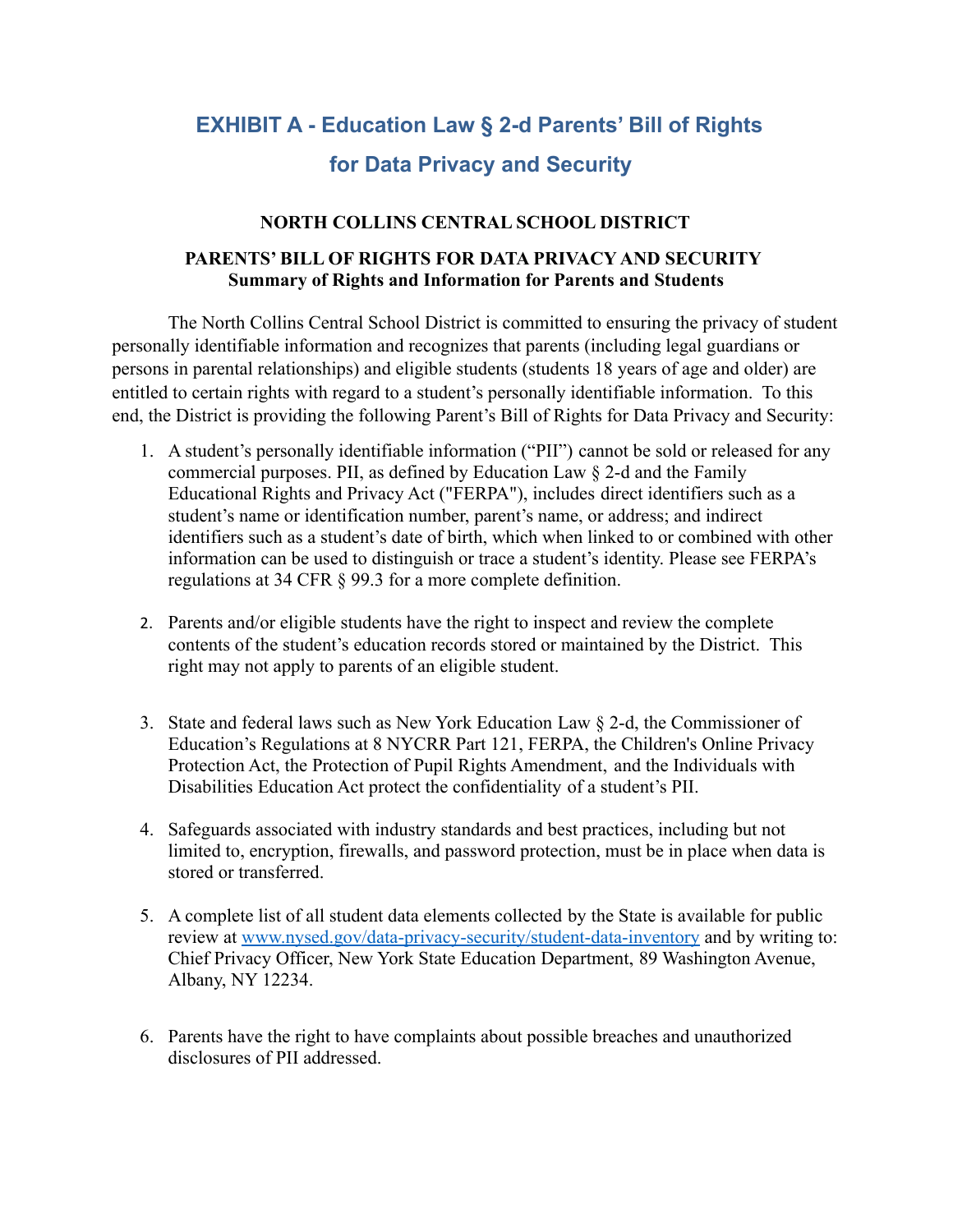- a. Complaints should be submitted to the District at: Brian Zolnowski Director of Information Technology and Communications Services North Collins Central School District 2045 School St, North Collins, NY 14111 Email: bzolnowski@northcollinscsd.org, 716-337-0101 x1100.
- b. Complaints may also be submitted to the New York State Education Department at: www.nysed.gov/data-privacy-security/report-improper-disclosure or by contacting the State's Chief Privacy Officer, New York State Education Department, 89 Washington Avenue, Albany, New York 12234, privacy@nysed.gov, 518-474-0937.
- 7. District contracts with vendors that receive PII will address statutory and regulatory data privacy and security requirements and will include supplemental information that provides:
	- a. The exclusive purposes for which student data or teacher or principal data will be used;
	- b. How the third party contractor will ensure that the subcontractors, persons or entities that the vendor will share the student data or teacher or principal data with, if any, will abide by data protection and security requirements;
	- c. When the agreement expires and what happens to student data or teacher or principal data upon expiration of the agreement;
	- d. If and how a parent, student, eligible student, teacher or principal may challenge the accuracy of the student data or teacher or principal data that is collected; and
	- e. Where the student data or teacher or principal data will be stored and the security protections taken to ensure such data will be protected, including how such data will be encrypted.

8. Parents and/or eligible students have the right to be notified in accordance with applicable laws and regulations if a breach or unauthorized release of PII occurs.

9. District workers who handle PII will receive annual training on applicable federal and State laws, regulations, policies and safeguards which will be in alignment with industry standards and best practices to protect PII.

| WeVideo, Inc.         |                |
|-----------------------|----------------|
| By: (Signature)       | Hernater Hung  |
| (Printed Name)        | Jonathan Huang |
| Deputy DPO<br>(Title) |                |
| Date: 5/12/21         |                |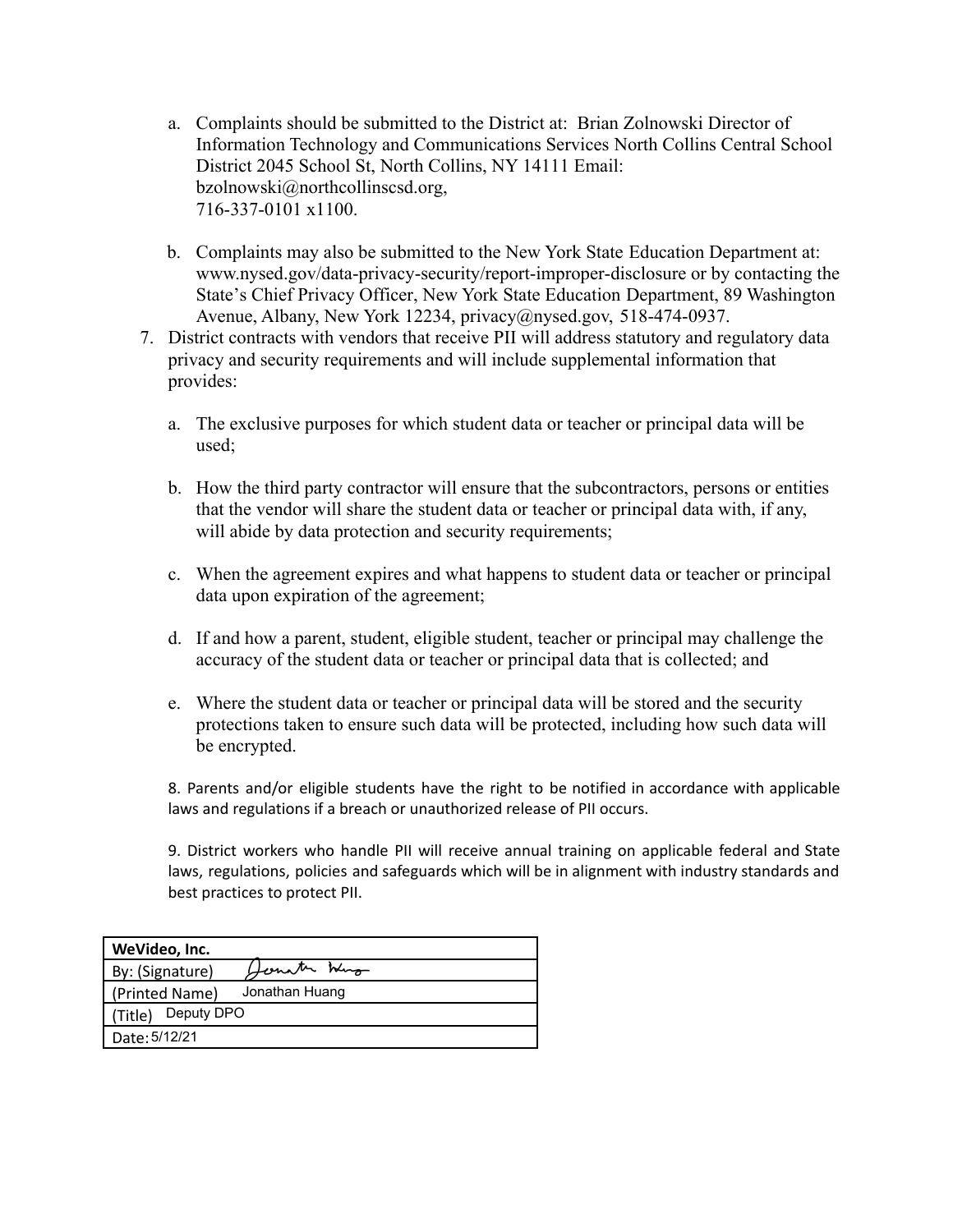## **EXHIBIT B: BILL OF RIGHTS FOR DATA PRIVACY AND SECURITY**

## **SUPPLEMENTAL INFORMATION FOR CONTRACTS THAT UTILIZE PERSONALLY IDENTIFIABLE INFORMATION**

Pursuant to Education Law § 2-d and 8 NYCRR § 121.3, the District is required to post information to its website about its contracts with third-party contractors ("Service Agreements") that will receive Personally Identifiable Information ("PII") from Student Data or Teacher or Principal APPR Data.

| WeVideo, Inc.             |                                                                             |
|---------------------------|-----------------------------------------------------------------------------|
| Term of Service Agreement | Agreement Start Date: 5/12/2021                                             |
|                           | Agreement End Date: 5/12/2022                                               |
| Description of the        | PII received by the Contractor will be received, accessed and used          |
| purpose(s) for            | only to perform the Contractor's Services pursuant to the Service           |
| which Contractor          | Agreement with the District.                                                |
| will                      |                                                                             |
| receive/access/use PII    | List Purposes:                                                              |
|                           | WeVideo for Schools,                                                        |
|                           | a collaborative online video<br>recording/editing/creating/sharing platform |
|                           |                                                                             |
|                           |                                                                             |
|                           |                                                                             |
|                           |                                                                             |
| Type of PII that          | Check all that apply:                                                       |
| Contractor will           | ☑ Student PII                                                               |
| receive/access            |                                                                             |
|                           | Teacher or Principal APPR Data                                              |
| Subcontractor             | The Contractor will only share PII with entities or persons                 |
|                           | authorized by the Service Agreement. The Contractor will not                |
| Written                   | utilize Subcontractors without written contracts that require the           |
|                           | Subcontractors to adhere to, at a minimum, materially similar data          |
| Agreement                 | protection obligations imposed on the contractor by state and               |
|                           | federal laws and regulations, and the Service Agreement.                    |
| Requirement               |                                                                             |
|                           | Check applicable option.                                                    |
|                           |                                                                             |
|                           | Contractor will not utilize Subcontractors.<br>$\blacksquare$               |
|                           |                                                                             |
|                           |                                                                             |
|                           | Contractor will utilize Subcontractors.                                     |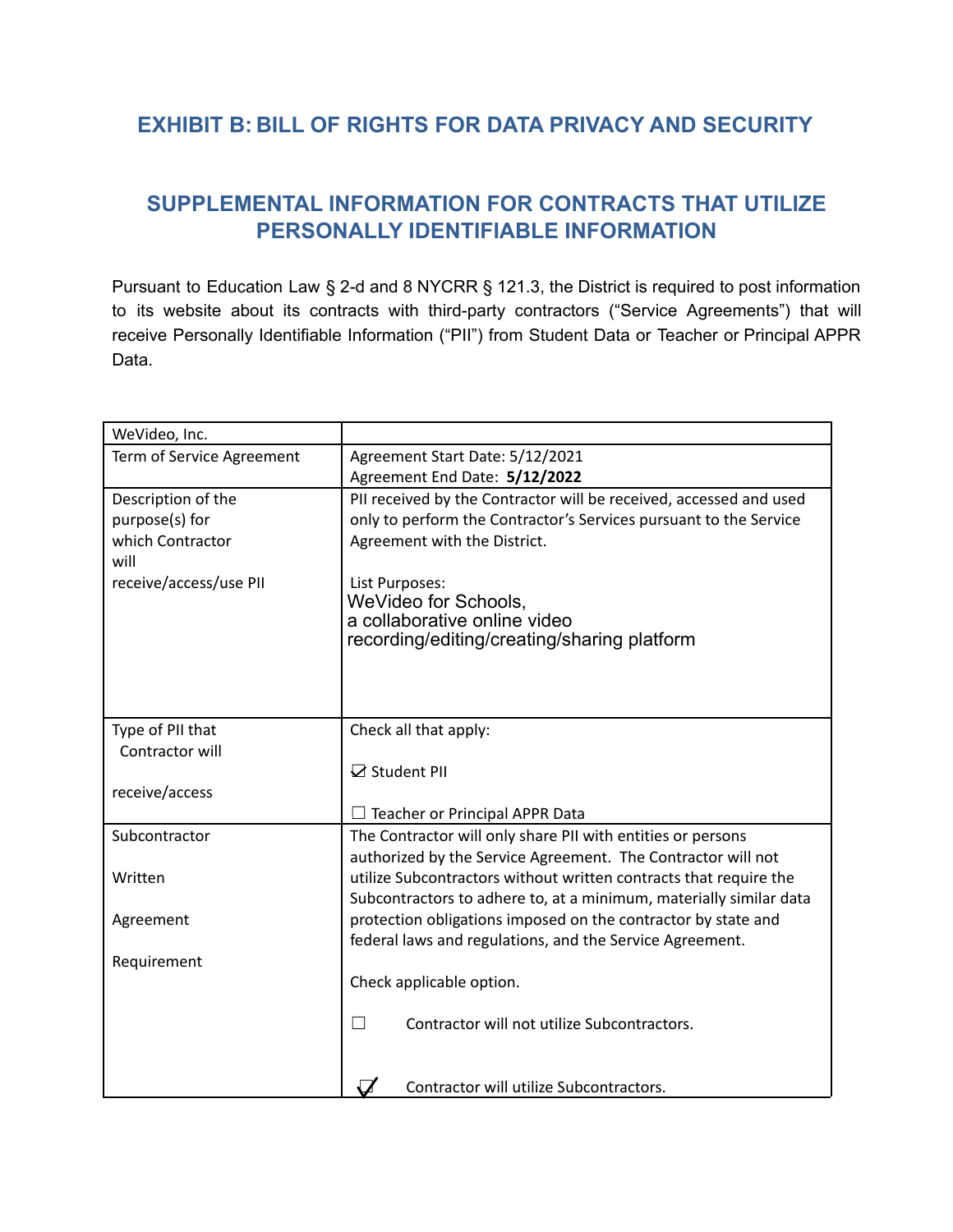| Data Transition and Secure          | Upon expiration or termination of the Service Agreement, the                                                                                                                                                                                                                                                                                                                                                                                                                                                                                                                                                                                                                                                                                                                                                                                                                                                                                                                                                                                                                                                                                                                                                                                                                                                                                                     |  |
|-------------------------------------|------------------------------------------------------------------------------------------------------------------------------------------------------------------------------------------------------------------------------------------------------------------------------------------------------------------------------------------------------------------------------------------------------------------------------------------------------------------------------------------------------------------------------------------------------------------------------------------------------------------------------------------------------------------------------------------------------------------------------------------------------------------------------------------------------------------------------------------------------------------------------------------------------------------------------------------------------------------------------------------------------------------------------------------------------------------------------------------------------------------------------------------------------------------------------------------------------------------------------------------------------------------------------------------------------------------------------------------------------------------|--|
| Destruction                         | Contractor will, as directed by the District in writing:                                                                                                                                                                                                                                                                                                                                                                                                                                                                                                                                                                                                                                                                                                                                                                                                                                                                                                                                                                                                                                                                                                                                                                                                                                                                                                         |  |
|                                     | Securely transfer data to District, or a successor contractor<br>at the District's option and written discretion, in a format agreed to<br>by the parties.<br>Securely delete and destroy data by taking actions that<br>render data written on physical (e.g., hard copy) or electronic                                                                                                                                                                                                                                                                                                                                                                                                                                                                                                                                                                                                                                                                                                                                                                                                                                                                                                                                                                                                                                                                         |  |
|                                     | media unrecoverable by both ordinary and extraordinary means.                                                                                                                                                                                                                                                                                                                                                                                                                                                                                                                                                                                                                                                                                                                                                                                                                                                                                                                                                                                                                                                                                                                                                                                                                                                                                                    |  |
| <b>Challenges to Data Accuracy</b>  | Parents, students, teachers or principals who seek to challenge the<br>accuracy of PII will do so by contacting the District. If a correction to<br>data is deemed necessary, the District will notify the Contractor.<br>The Contractor agrees to facilitate such corrections within 21<br>calendar days of receiving the District's written request.                                                                                                                                                                                                                                                                                                                                                                                                                                                                                                                                                                                                                                                                                                                                                                                                                                                                                                                                                                                                           |  |
| Secure Storage and<br>Data Security | The Contractor will store and process District Data in compliance<br>with $\S$ 2-d(5) and applicable regulations of the Commissioner of<br>Education, as the same may be amended from time to time, and in<br>accordance with commercial best practices, including appropriate<br>administrative, physical and technical safeguards, to secure district<br>Data from unauthorized access, disclosure, alteration and use. The<br>Consultant will use legally-required, industry standard and<br>up-to-date security tools and technologies such as anti-virus<br>protections and intrusion detection methods in providing services<br>pursuant to the Service Agreement. The Contractor will conduct<br>periodic risk assessments and remediate any identified security<br>vulnerabilities in a timely manner.<br>Please describe where PII will be stored and the security<br>protections taken to ensure PII will be protected and data security<br>and privacy risks mitigated in a manner that does not compromise<br>the security of the data:<br>(a) Storage of Electronic Data (check all that apply):<br>$\Delta$<br>Using a cloud or infrastructure owned and hosted by a third<br>party.<br>Using Contractor owned and hosted solution<br>Other:<br>(b) Storage of Non-Electronic Data:<br>Secured file cabinets, 24/7 keycard access, office security |  |
|                                     |                                                                                                                                                                                                                                                                                                                                                                                                                                                                                                                                                                                                                                                                                                                                                                                                                                                                                                                                                                                                                                                                                                                                                                                                                                                                                                                                                                  |  |